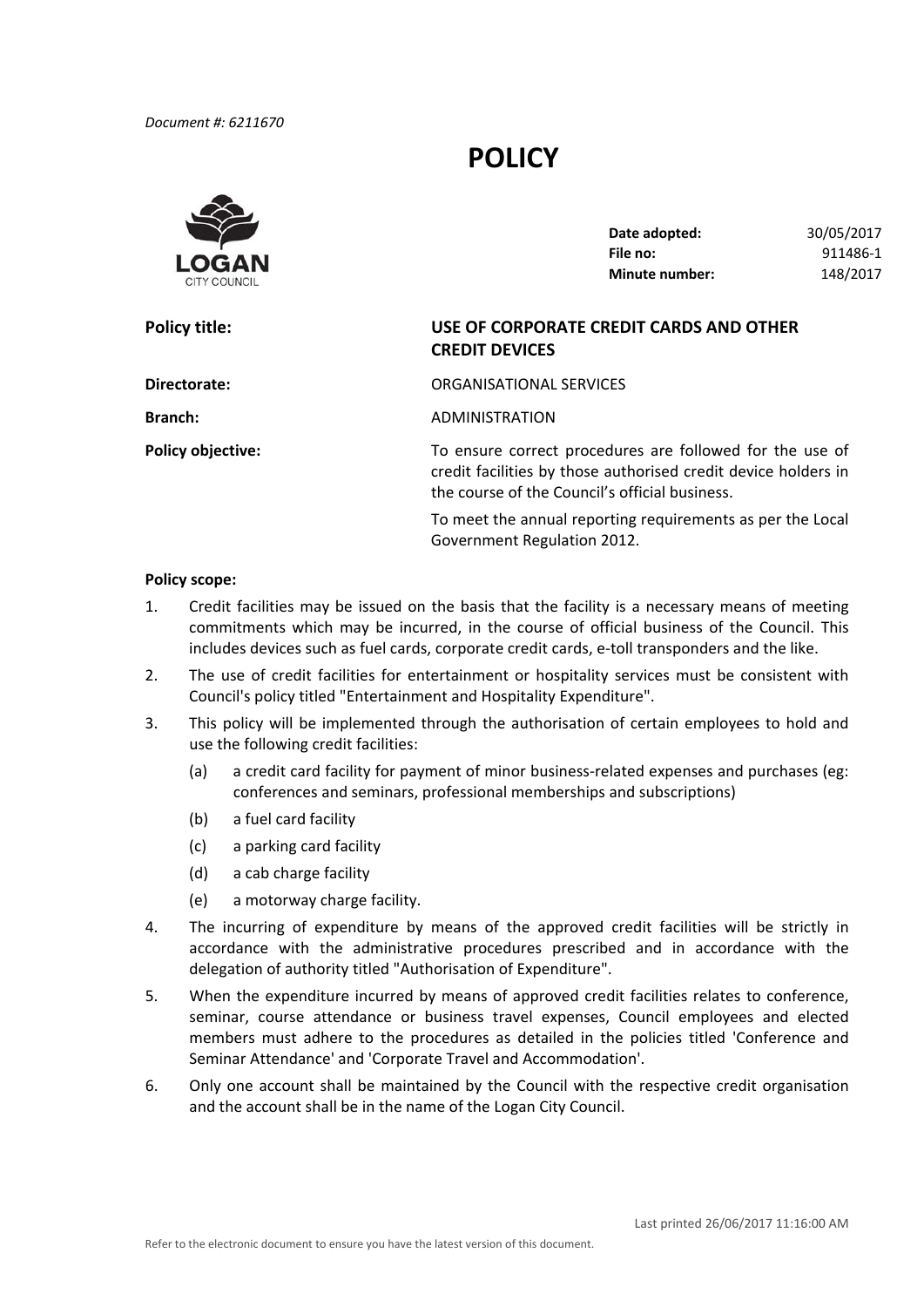- 7. The Administration Manager will put in place audit arrangements to ensure that credit facilities are used for official purposes only and that any misuse is promptly detected through the operation of internal control programs and is reported to the Chief Executive Officer immediately.
- 8. Device holders shall not be permitted to withdraw cash advances on corporate credit accounts under any circumstances.
- 9. Purchases using fuel cards shall be restricted to vehicle operating expenses and shall exclude any other goods that might be available from service stations or fuel depots.
- 10. Credit facilities shall not be used for:
	- (a) the purchase of capital items (including plant and equipment of all descriptions), as the Council's official purchase orders must be utilised for this purpose
	- (b) any other purchases that should more properly be affected through the Council's Administration branch
	- (c) internet purchases other than from secured merchant sites utilising Secure Socket Layer (SSL) security or with a Security Certificate
	- (d) payment of any private expenditure with the exception of fuel cards used in accordance with the existing policy of the Council and conditions of employment
	- (e) purchase of any personal gifts
	- (f) Purchase of beverages or food (unless it is for official Council business and meets Council's policy titled 'Entertainment and Hospitality Expenditure').

#### **Definitions:**

Not applicable.

## **Policy statement:**

The following procedure is to be undertaken for this policy:

1. Corporate credit cards

 The following procedure is to be undertaken for purchasing items of an operational nature using Council's corporate credit card facility (eg, Visa etc.):

- (a) The person using a corporate credit card shall use the card only in accordance with the procedures as detailed in Council's 'Procurement Policies Manual' and 'Corporate Credit Card User Guide'. Copies of the procedure and guide are also to be issued to each device holder on issuance of the device.
- (b) Where the card holder does not hold the appropriate delegation for the purchase, the card holder should complete a Request to Purchase (RTP) form, authorised by the relevant delegated authority, which shall include a notation indicating the purpose of the transaction, the account number to which the expense is to be costed.
- (c) Entertainment and Hospitality
	- (i) Expenditure must be appropriate and reasonable in relation to the entertainment or hospitality activity undertaken. Non‐work related or personal use is inappropriate. Expenditure which is deemed to be inappropriate will need to be refunded and disciplinary action will occur.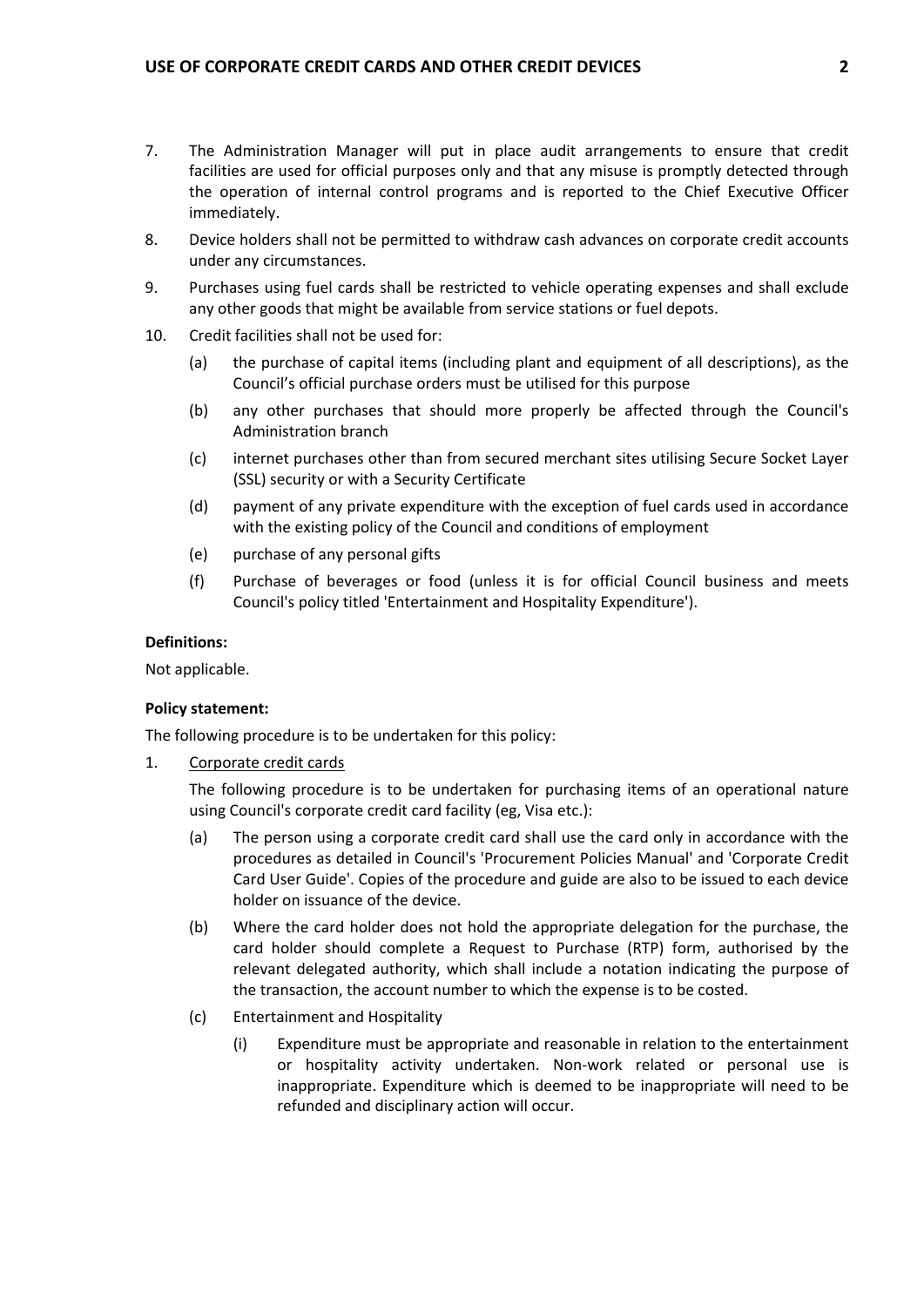- (ii) The types of entertainment or hospitality services Council considers to be appropriate for conferences, seminars, travel etc. and associated expenses are contained in the policies titled 'Conference and Seminar Attendance' and 'Corporate Travel and Accommodation'.
- (iii) Guidelines for entertainment expenditure relating to elected members' use of Mayor/councillor civic allowance are contained in the policy titled 'Mayor's and Councillors' Civic Allowances'.
- (iv) Approval must be obtained in accordance with the expenditure limits in the delegation of authority titled 'Authorisation of Expenditure'.
- (v) Where the credit cardholder hosts an official function, expenditure must be properly documented and attached to the credit card reconciliation with the purpose and recipients clearly identified so as to satisfy an audit.
- (d) Credit cards may be utilised by authorised employees attending conferences etc as approved delegates of the Council, for the payment of accommodation and associated expenses, including meals and beverages taken with meals, together with miscellaneous expenses, including laundry and work‐related telephone expenses, but may not be used for the payment of entertaining expenses other than in accordance with the Council's adopted policy on the incurring of such expenses.
- (e) All documentation supporting the use of credit facilities is to be submitted to the cardholder's manager on a monthly basis for authorisation and then scanned and saved to the relevant directorate or branch file number prior to the due date specified. (Information regarding the appropriate directorate/branch file can be found in doc id #9641734). Hard copy reconciliations must then be retained and stored by the cardholder's branch for a minimum of 12 months for auditing purposes. Supporting documentation must be appropriate to support each transaction and be valid for goods and services taxation purposes.
- (f) It is the director, in the case of an office of the director, or branch manager's responsibility to ensure all relevant documentation and approval forms are completed and attached to the credit card reconciliation.
- (g) Each office of the director or branch will keep their own credit card documentation and reconciliations and have this available when required for audit purposes.
- (h) The Council's internal auditor will conduct periodic checks to ascertain that this policy is being strictly complied with by all authorised employees.
- (i) The loss or theft of a credit device shall be reported immediately to the Administration branch, who shall notify the credit organisation. If the loss or theft is outside of business hours the credit organisation should be contacted immediately, with the Administration branch being notified the next business day.
- (j) A register of all authorised cardholders shall be maintained by the Administration branch.

## 2. Fuel cards

 The following procedure is to be undertaken for the use of fuel cards (eg. Shell Card and Star Card) within this policy:

 (a) The person using a fuel card shall use the card only in accordance with these procedures and as amended from time to time. A copy of the procedure is to be made available to all fuel card holders and will also be issued to each new card holder on issuance of the card.